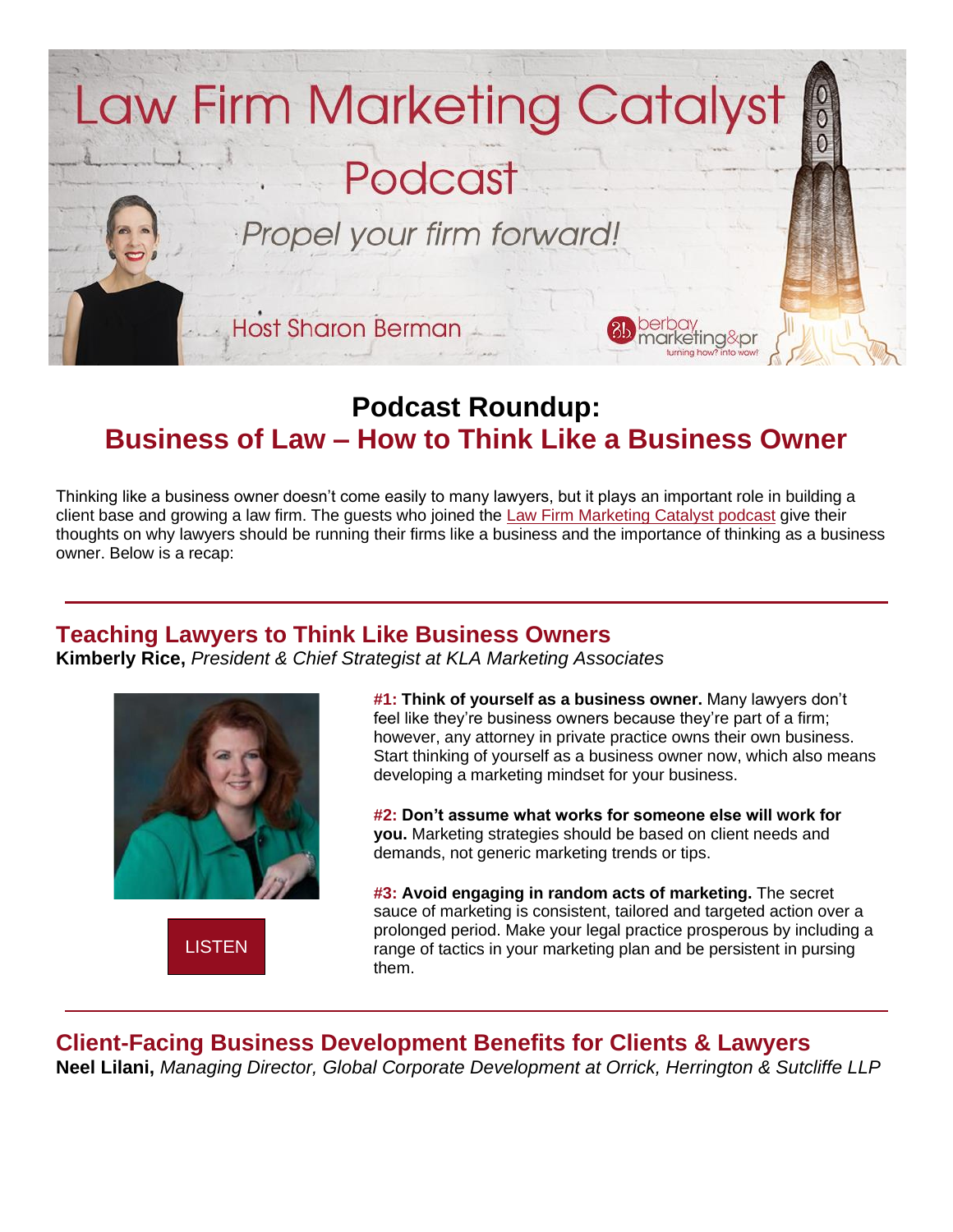

**[LISTEN](http://b.marketingautomation.services/click/308475567/bit.ly/?p=Jxit2DTakVOZbUvV5Dbx1NnjAGH52LM9KYQ02OZji7slvfbUfhrD3uxXtZ1OyXruHVxlXsepx59bplebYKXGHxOo01B0QfqDuf0ss9-QGFz2sVuvYnUSyb2eFghSo8U_7CUwben79xR7xx5drx1o7dBra0ShPn0-Wvg4NQE21hsyuTS41W5be0_1IOVVP337VUidKtz_SMAuk_o3wyoHIlcD7Rp0LAG9YrIYoc6dj7c=)** 

**#4: Understand what clients need beyond legal services.** Take a deep interest in your client's business, including learning their objectives, how they want to achieve those objectives and how your firm can help beyond your legal services.

**#5: Let partners lead client relationships.** The quickest way for a business development professional to break trust with a lawyer is by overstepping boundaries. Even if business developers maintain their own relationships with clients, the partner should always lead the relationship.

**#6: Work with marketing, but keep it separate from sales.** Marketing and client-facing sales are two distinct roles that should be closely aligned with one another and always working in the same direction.

### **Recalibrating Your Law Firm to Run Like a Business**

**Jennifer Johnson Scalzi,** *Founder & CEO of Calibrate Legal*



**[LISTEN](http://b.marketingautomation.services/click/308475567/bit.ly/?p=oF4_2qL7B087WXmGYJvMc-rh76Qd_-YGY4Z_TB7GuA7vlpyNnJeJlpOV4sebjszQwmMJHWWufWAd-oQEIQjaaYETcytdk45vTK2no1IOUtnyaA8s6x-28TcCk_yfLVwLf3V1vrCeXEI3L7Gou7_vjLEfacmhpyQoA0u990-YWPyG7rys-HdJU3eB9ijwk6k54OSgvOiZ3XSXrGZrb70gYRfeJRNzXsiAYREJI9Z0FOI=)** 

**#7: Understand the impact non-lawyer employees can have.** Revenue enablers or those within a law firm who are not direct revenue generators are a vital component of a firm's ecosystem. They fulfill roles essential to keeping the business running and moving forward.

**#8: Empower your revenue enablers.** Undoubtedly, revenue enablers play important roles. Consultants and advisors can bring a great deal of know-how and insight into ensuring that the law firm they serve is running effectively and efficiently.

**#9: Commit to a data-driven culture.** By creating a data-driven culture, various marketing initiatives are viewed under a business lens, rather than an emotional lens.

# **Establishing Trust and Rapport with Internal and External Clients**

**Erika LaCerda,** *Business Development Manager for Warner Norcross + Judd*



[LISTEN](http://b.marketingautomation.services/click/308475567/bit.ly/?p=sEbM5D0GEwwnpowCzpMWNaanCy2tw_laScJxlsDxXlY0exLkqUuulk8iY9DbKPddvHrRBYEHxpqyynl1PE_VvrbqeC1nyyYXFdAhaPQq1G1jaRs2PY1FuvEtveu_GA7bk1wgDhEWnaT4THgjXHFeP7RSdKHo4FI8Rvckhlo05crYYmZQTesaX0Pl-Y-5hZ4-3XgBeCX6-SOGbyPReLbUAyuqkHPobXtU5EYgD0yWMkw=)

**#10: Be present in the community.** Every city has its own business culture and industry players. The only way to really learn about a market is to be present in it – attend events and network to understand the unique needs of clients from different regions.

**#11: Focus on the long sell.** Not every relationship will result in immediate business. Focus on fostering relationships based on genuine interest for people's legal needs. Building trust with clients will ensure your firm is top-of-mind when they eventually need legal services.

**#12: Foster internal business development.** Before anything else, you must have a good rapport with the lawyers you work with, which comes from listening, learning and demonstrating your value.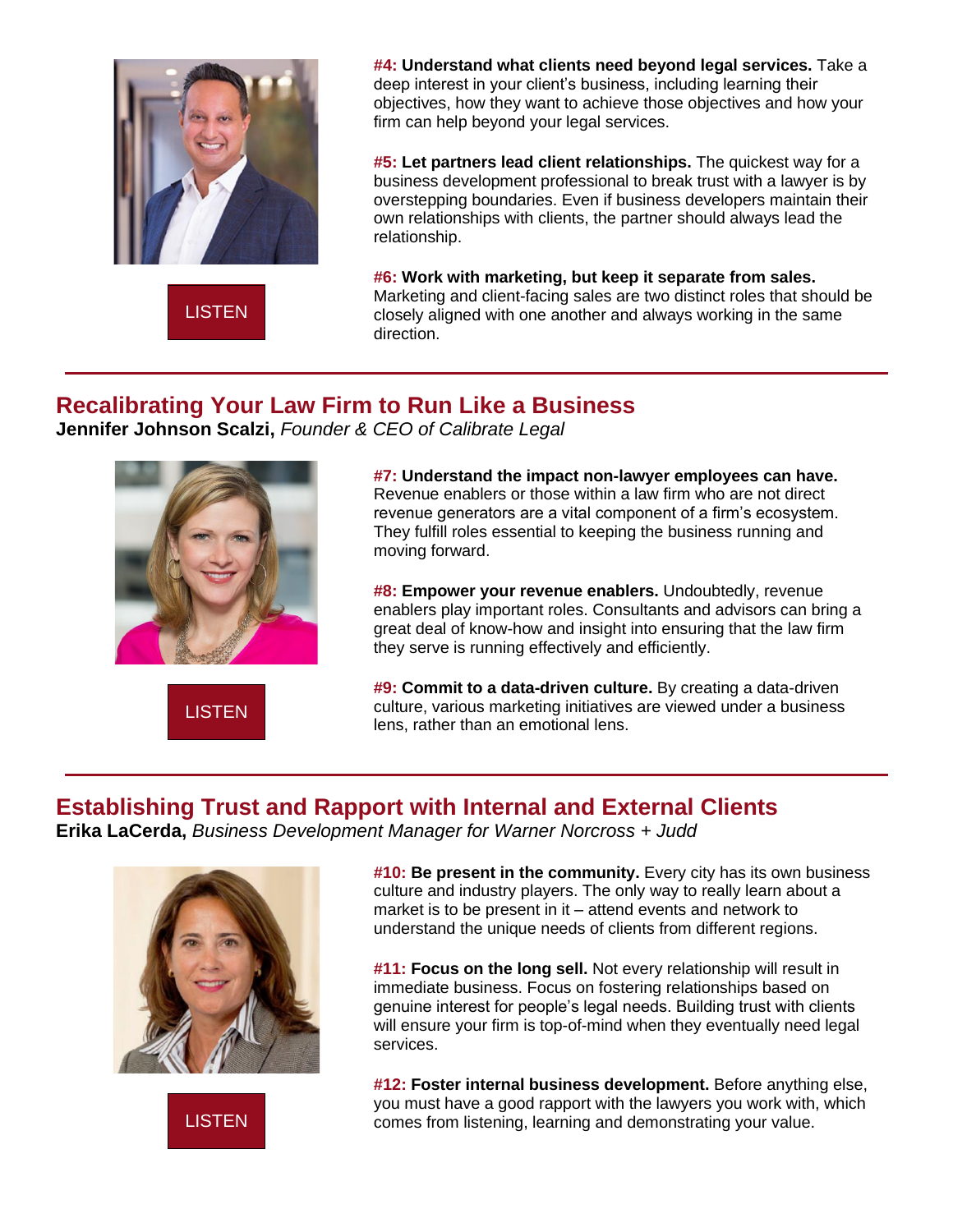### **Law Firm Succession Planning: Put a Process in Place Now!**

**Dave Roberts,** *CPA & Partner in Charge of Law Firm Services at Armanino LLP*



**[LISTEN](http://b.marketingautomation.services/click/308475567/bit.ly/?p=grAm0UB7dQ90PZwXUlmRKc9D-lgNYw18LNHfHBbcKxJ8kvHbRjKOPPBkGcFBiv6O9qzjB3CebXGw8jzBzVnRRorLSzfSv1C6-SC38Va1Q5FKPuK5T0ZcDEdrxO1fltxtCT9t-v8Cmzz9TTIaEY41UM-bucTCpJ-JQyRO_4j5Fs9ldn4Pc66WfRTDo8nOPpVkWMcSAAFjGEU9T7yew6lFTGyuuzeDQcrxzMnNJ6Vfk3c=)** 

**#13: Allow enough time for the transition.** The most important thing you can do to make a transition in leadership successful is give yourself time. Succession planning should start at least five years in advance and must be an ongoing part of firm culture.

**#14: Compensate your partners for the transition.** If you are not willing to compensate senior partners for transitioning and mentoring rising partners, there's no point in even starting a succession plan.

**#15: Involve marketing and business development professionals.** Legal marketers and business development pros play a huge role in recruiting the right people. Your succession plan should have a strong business development focus and the experts on the subject must have a voice in it.

## **Establishing a Law Practice Without Walls**

**Marcia Watson Wasserman,** *Founder & President of Comprehensive Management Solutions Inc.*



**#16: Know who you're working with.** Find colleagues that share the same goals, work ethic and commitment to firm culture as you.

**#17: Understand your tech tools.** Law firms are notorious for buying software, then failing to learn how to use it. To have a successful firm, especially a virtual firm, everyone must be an expert on the technology tools being used.

**#18: Cultivate communication among your team.** Maintaining communication at a firm isn't just important for client work, it is critical to maintain firm culture.

**[LISTEN](http://b.marketingautomation.services/click/308475567/bit.ly/?p=tzGsJhB4XxuS7SPlbcvGDc4Yc20lauCOA_BIXiQiu29kx-40zRHPu3KJSHv6nzXq2kmSkNjdjyqTXreKH7KicBagOJ-ZwCWgLHotdST1GsUyDx5Vb3qPh9Rbr1BJGc7AZRus8YkHB11EXx6ek_LGu6MdlebeH_KqCwI9LeC8K0ios8CkHgbkoziw4BYkcV360MtgWwZJcNu6tB0lyZm5Xx_rvMFHCt0EnypbHndmYMM=)** 

*Download/Subscribe to the Law Firm Marketing Catalyst Podcast*



[Listen to all Law Firm Marketing Catalyst episodes](http://b.marketingautomation.services/click/308475567/bit.ly/?p=K2W0UvgB0wxMvdEyWOhjDzG0P8AKesLYa4lMSDeMQbgdXKuIcPiQmn84alfgSHlxRLuiPIhDHT0aGjdPILeU2nO6jNFelDATZavc2xWWSoKzQdgU8stD0UQ3Qdd_xpjVKwp7OESrPZWFh2eJR8Q7IxXGOZL7ViQa-5tKerDSX2acqCEu_9IFLu0Wj3eFl40SC4AvJSjgKiU8ofPPrpaYwvRaDPeSp-CA8XylJB8iKOc=)